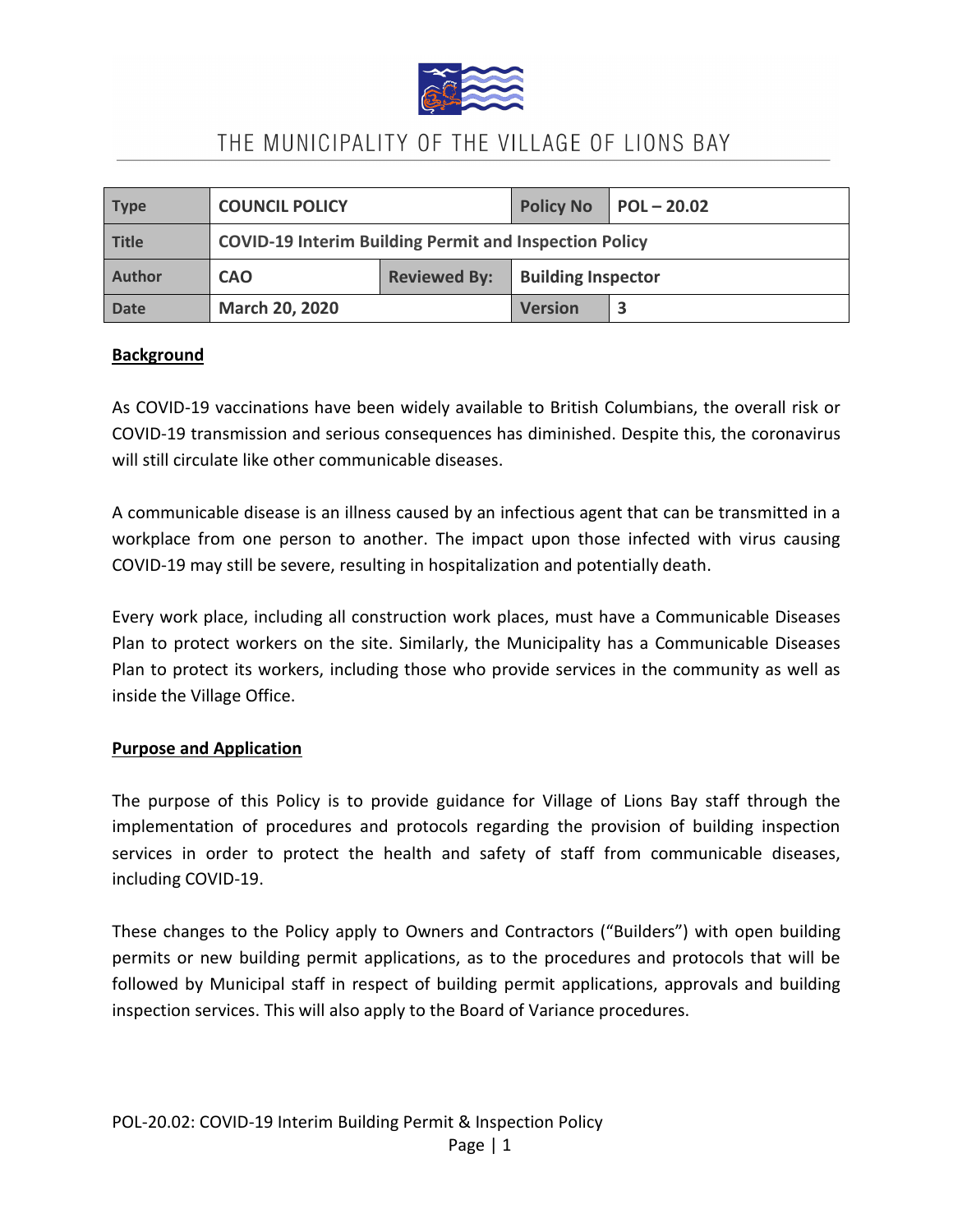

This Policy applies to all staff employed by the Village of Lions Bay who are engaged in processing building permit applications, approvals and providing inspection services, as well as to the Board of Variance.

It is recognized that this Policy also affects Owners who wish to apply for a new building permit or complete an open building permit and the architects, contractors and other agents acting on their behalf. Owners and their agents will need to adapt to the procedures and protocols which are implemented through this Policy and adjust their own procedures and protocols accordingly, including steps required to ensure the health and safety of their own workers and anyone coming on to a job site, as required by WorkSafe BC regulations and other applicable enactments.

#### **Policy**

#### **A. Building Permit Applications**

- 1. All Building Permit Applications and contractor or agent authorizations must be signed by all registered owners and submitted digitally via email to [building@lionsbay.ca,](mailto:building@lionsbay.ca) including all scalable building plans.
- 2. Full size drawings required per the application requirements shall be submitted to the Village Office with the particulars of the application, and also containing the originally signed application form and contractor authorizations, and cheque for the application fee. Office staff will receive these documents for the Building Inspector and place them in his office for review.
- 3. All communications between the Owner or their contractor or agent and the Building Inspector or Office Staff should take place via phone or email or other digital means. Minor changes required by the Building Inspector will be marked on the Building Inspector's copy of the plans, and photos of such minor changes required will be emailed to the Owner, contractor or agent. Changes resulting in the requirement for revised drawings shall follow the process outlined in section A2.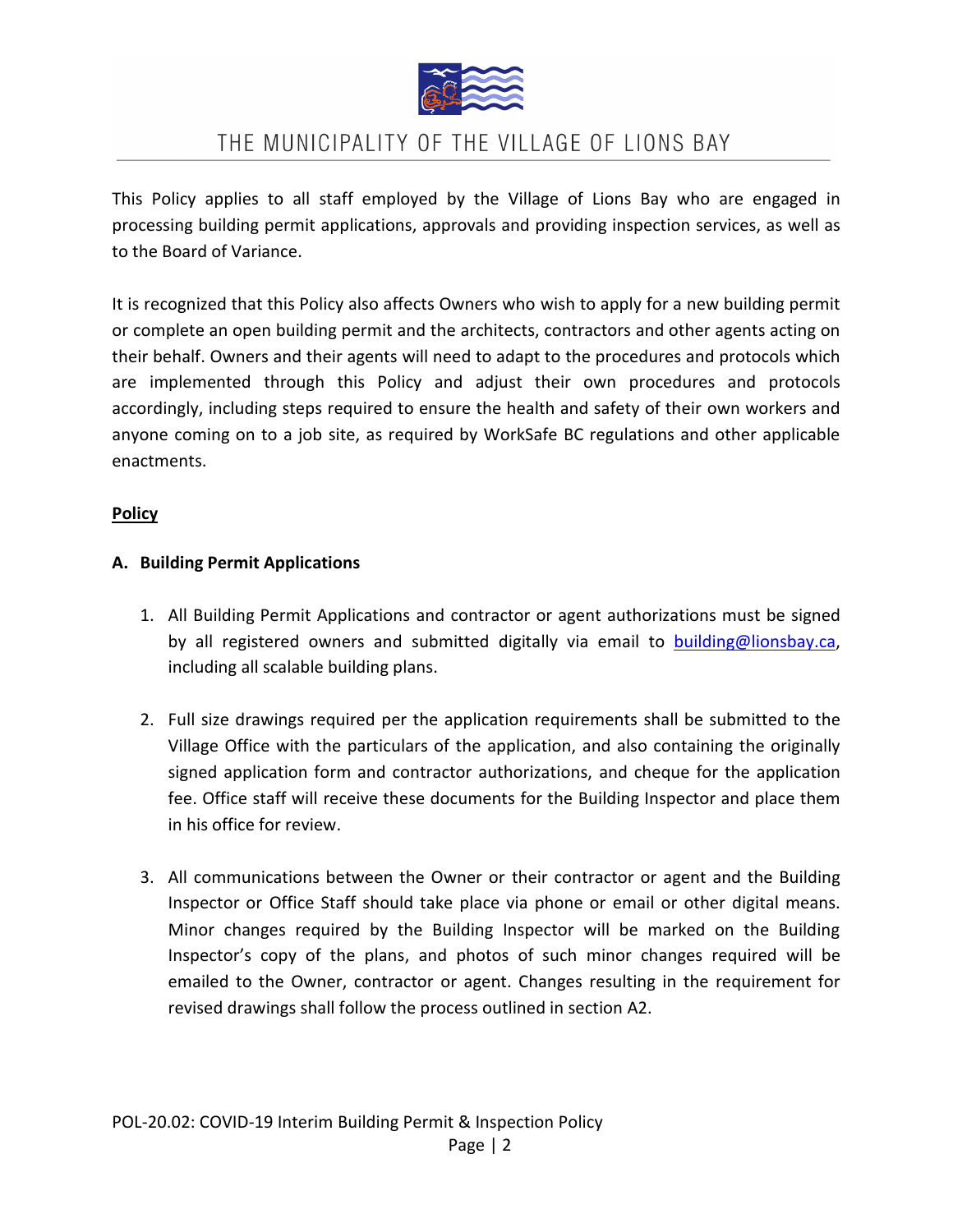

- 4. Where a building permit application requires a referral to the Board of Variance:
	- (i) all documents and fees required to be submitted under Board of Variance Bylaw No. 502, 2016, as amended, (the Board of Variance Bylaw) shall be submitted and handled following the process set out in sections A1 and A2;
	- (ii) the Secretary to the Board of Variance, or their designate, will forward all documents to the members of the Board via email and determine a date for the Board meeting;
	- (iii) the Secretary, or their designate, will provide notice of hearing and make arrangements for the meeting of the Board to be conducted electronically via telephone or video conferencing and the meeting shall be deemed to be an open meeting in accordance with the Board of Variance Bylaw.

### **B. Building Inspection Process for New Construction**

- 5. For building permits with respect to new construction (i.e. a new dwelling unit), all inspection requirements capable of being signed off by a registered professional shall be signed off in this manner.
- 6. Where on-site inspection of work is required, it will be conducted by the Building Inspector on Mondays, subject to sufficient notice being provided to, and availability of, the Building Inspector.
- 7. When a Builder calls for an inspection, and an appointment has been confirmed, all construction personnel must vacate the site during to the inspection. A Builder or their representative may, at the Building Inspector's discretion, accompany the Building Inspector during the inspection or alternatively, may be stationed off site (eg: outside the building) and speak with the Building Inspector during the inspection process via cell phone.
- 8. Requests for a Builder to accompany the Building Inspector on site must be made in advance at the time of the inspection request and meet the requirements of the following section of this Policy.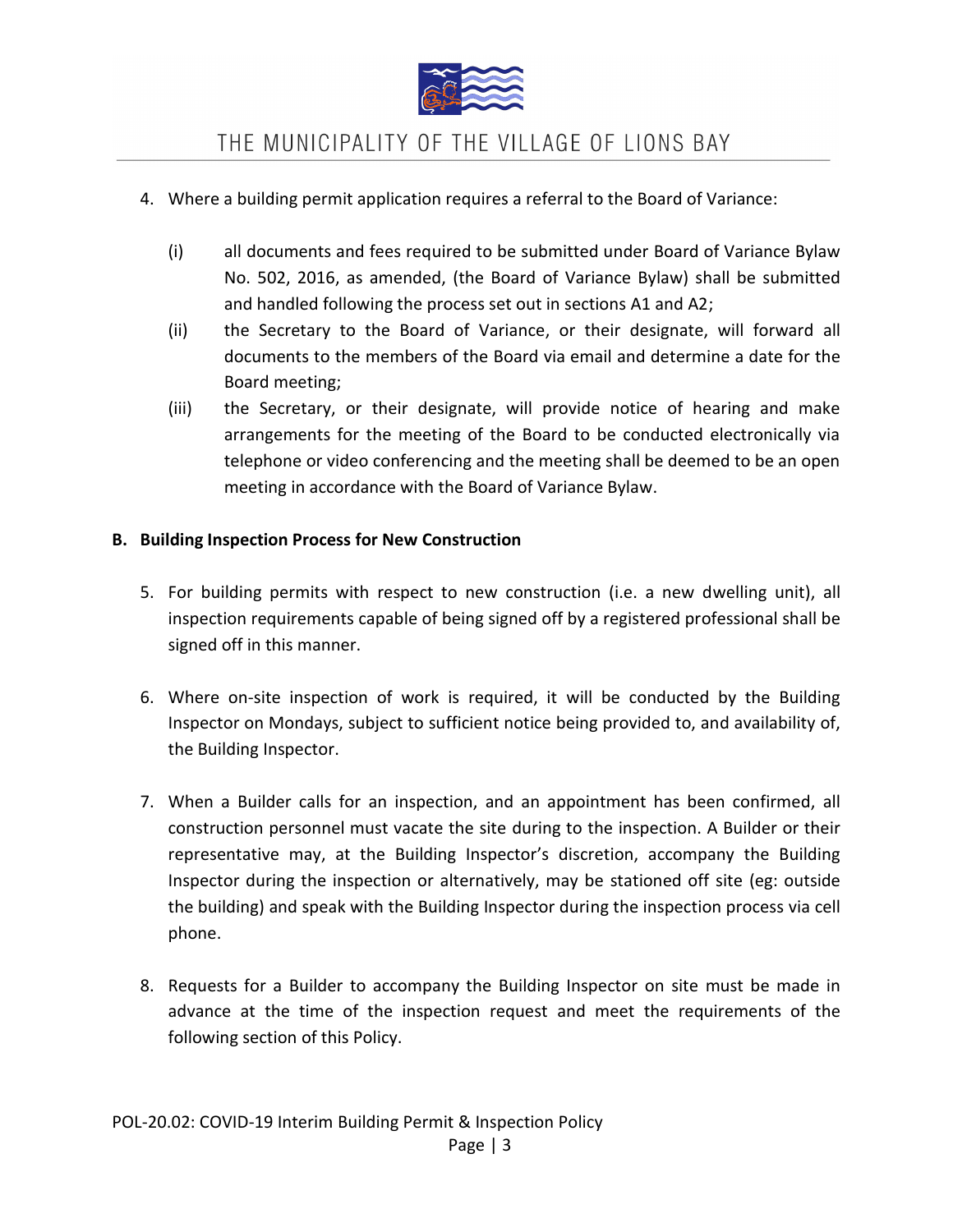

- 9. If a Builder is approved to accompany the Building Inspector during the inspection, only one person may escort the Building Inspector and that person must warrant that they have been fully vaccinated, have not recently returned from outside the Province of BC, have had no symptoms of COVID-19 within the previous ten days nor any contact with a person who is likely to have or confirmed to have the disease. Notwithstanding such warranty, the Builder, or associate, must wear a face mask and both they and the Building Inspector must maintain a *minimum* two-metre separation from each other at all times in outdoor settings and a minimum 3 metre separation in indoor settings. Indoor settings shall have open doors and windows during the inspection to ensure maximum ventilation.
- 10. The Building Inspector shall wear a face mask on the job site (along with other standard Personal Protective Equipment) and maintain physical distance from the Builder and/or other persons on the job site.

#### **C. Building Inspection Process for Renovations**

- 11. In an effort to protect both residents and staff, Builders with occupied buildings will be required to provide the warranties above and follow the procedures as stipulated in paragraph 7 of this Policy. Each project will be carefully assessed to determine whether a safe building inspection process can be carried out before agreeing to allow a project to proceed.
- 12. For building permits with respect to renovations, all inspection requirements capable of being signed off by a registered professional shall be signed off in that manner.
- 13. Additions that can be accessed from the exterior of the building and outbuildings, such as carports or garages, shall inspected in accordance with Section B of this Policy.
- 14. To the extent possible, the builder may be requested to provide written declarations, photographs, and/or video confirming compliance in respect of matters for which sign off by a registered professional is not possible. For Final or Occupancy inspections where a dwelling may already be occupied, a Conditional Occupancy may be issued using photos or video, valid until such time as an in-person inspection can be accomplished.

Page | 4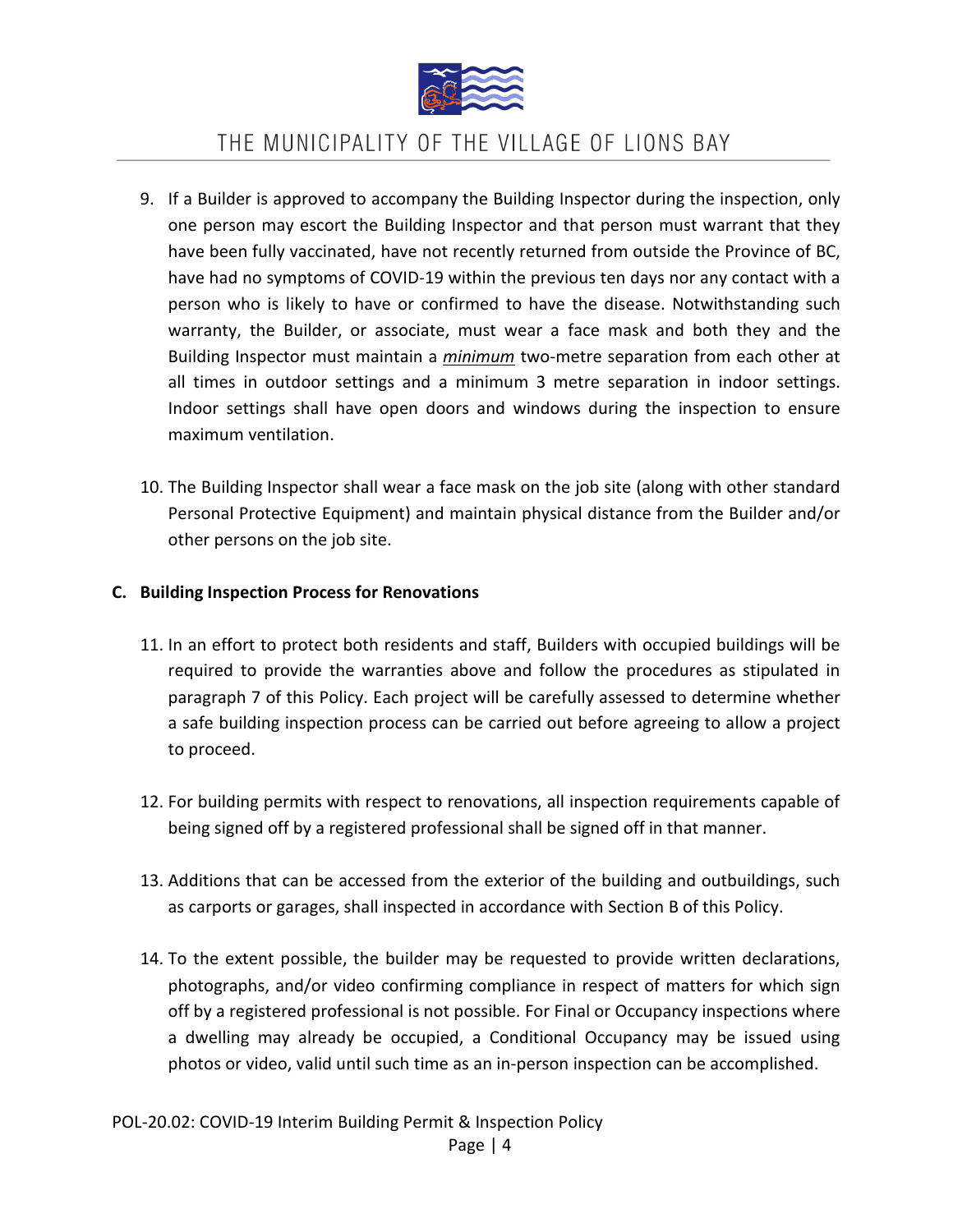

- 15. The Building Inspector shall not enter the interior of an occupied dwelling unit without Personal Protective Equipment (PPE).
- 16. All Builders must sign the following declaration at the end of Appendix A:

I have read the Village of Lions Bay Interim Building Permit and Inspection Policy No. 20.02 (the "Policy"), as amended, and I agree to abide by this Policy on the job site at *\_\_\_\_\_\_\_\_\_\_[address]\_\_\_\_\_\_\_\_\_\_\_\_\_\_\_\_\_\_\_\_,* Lions Bay, BC, for which I am responsible as the Owner or the Owner's Contractor and Authorized Representative.

- 17. No Building Inspections will be conducted on any job site where the Builder has not filed the foregoing declaration with the Village Office.
- 18. Nothing in this policy alters the application of the BC Building Code or Village of Lions Bay building regulation bylaws.

*"Ron McLaughlin" "Peter DeJong"*

Mayor Chief Administrative Officer

| Date Adopted: | April 21, 2020                   |
|---------------|----------------------------------|
| Updated:      | August 3, 2021; January 18, 2022 |

\_\_\_\_\_\_\_\_\_\_\_\_\_\_\_\_\_\_\_\_\_\_\_\_\_\_\_\_\_\_ \_\_\_\_\_\_\_\_\_\_\_\_\_\_\_\_\_\_\_\_\_\_\_\_\_\_\_\_\_\_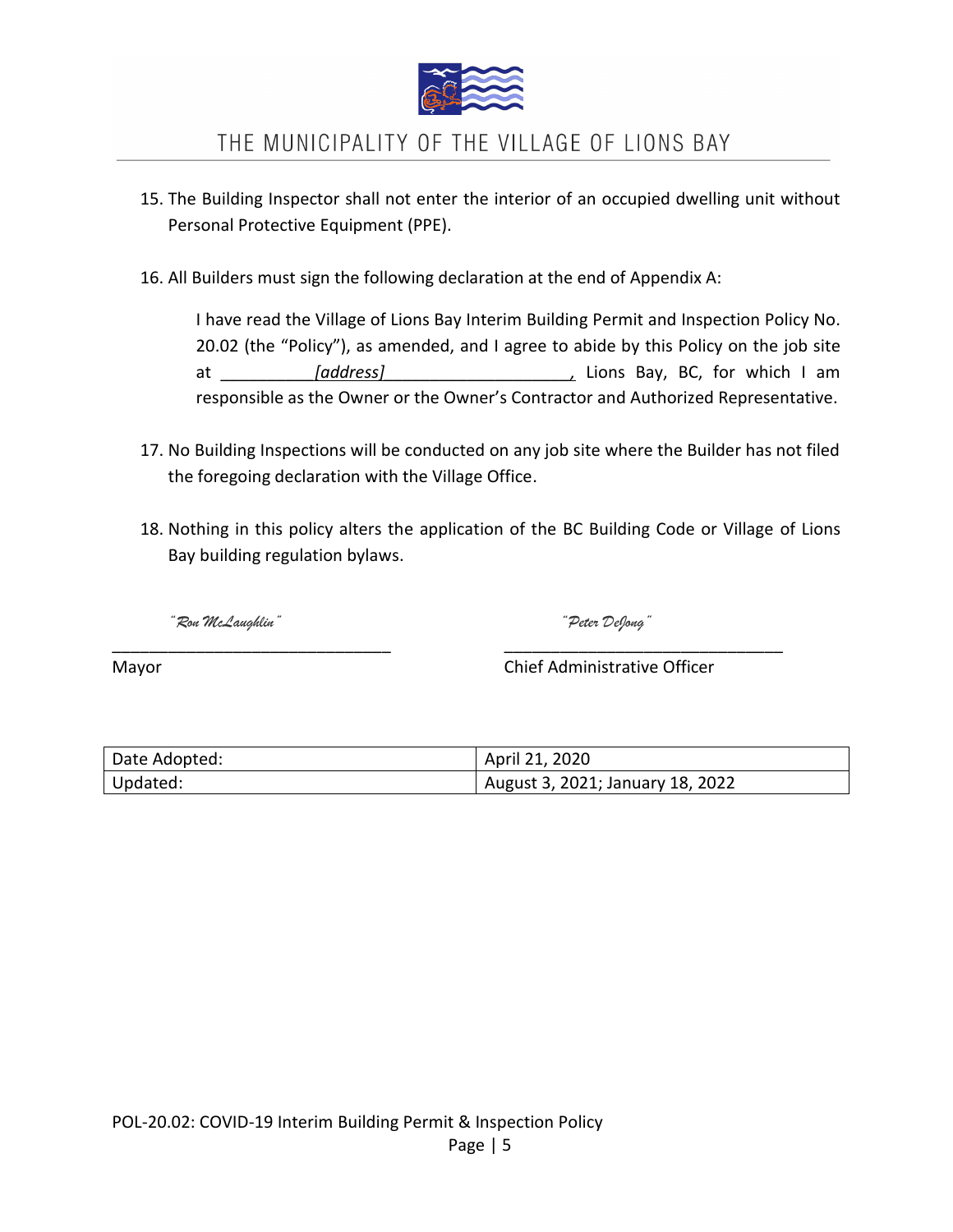# **Managing Coronavirus in BC's Construction Industry**

### **Health & Safety Updates**

Worker safety is the first priority. Although BC's provincial health officer has confirmed construction sites are exempt from guidelines on group gatherings and can remain open, anyone who's sick should not be going to work. Additional health and safety precautions should be put in place and information shared with crews.

Businesses are instructed they should continue to operate if parameters can be put in place to keep workers safe. Here are some guidelines for construction sites. We know this isn't easy:

- Reduce the number of people on-site to facilitate social distancing of meters between workers. If needed, adjust schedules or scale back.
- Wear PPE at all times as long as it is safe to do so safety goggles, masks, and gloves.
- Workers should not congregate in break areas and lunchrooms.
- Workers should not share PPE.
- Workers should not share tools.
- Introduce extra handwashing stations.
- Do not spit on worksites
- Do not share cigarettes and/or vaping equipment.
- Do not use sea cans as breakrooms.
- Do not rideshare/carpool to/from work.
- Clean out Jobsite trailers daily arrange for commercial cleaners to clean and disinfect areas of the project.
- Introduce an on-site COVID-19 committee to create a best practices plan to ensure worker safety.
- Create a task force focused on supporting your company's staff and customers.
- Make sure workers know about the [Ministry of Health self-assessment tool.](http://covid19.thrive.health/)
- Make sure workers know they should not come to work if they're feeling sick

**Province of BC resource**: [Guidance to Construction Sites](http://www.bccassn.com/media/Guidance%20to%20Construction%20Sites%20Operating%20During%20COVID19.pdf) Operating during COVID-19

#### **WorkSafeBC resource**:

• [Construction and COVID-19 Safety](https://www.worksafebc.com/en/covid-19/industry-specific-information/construction)